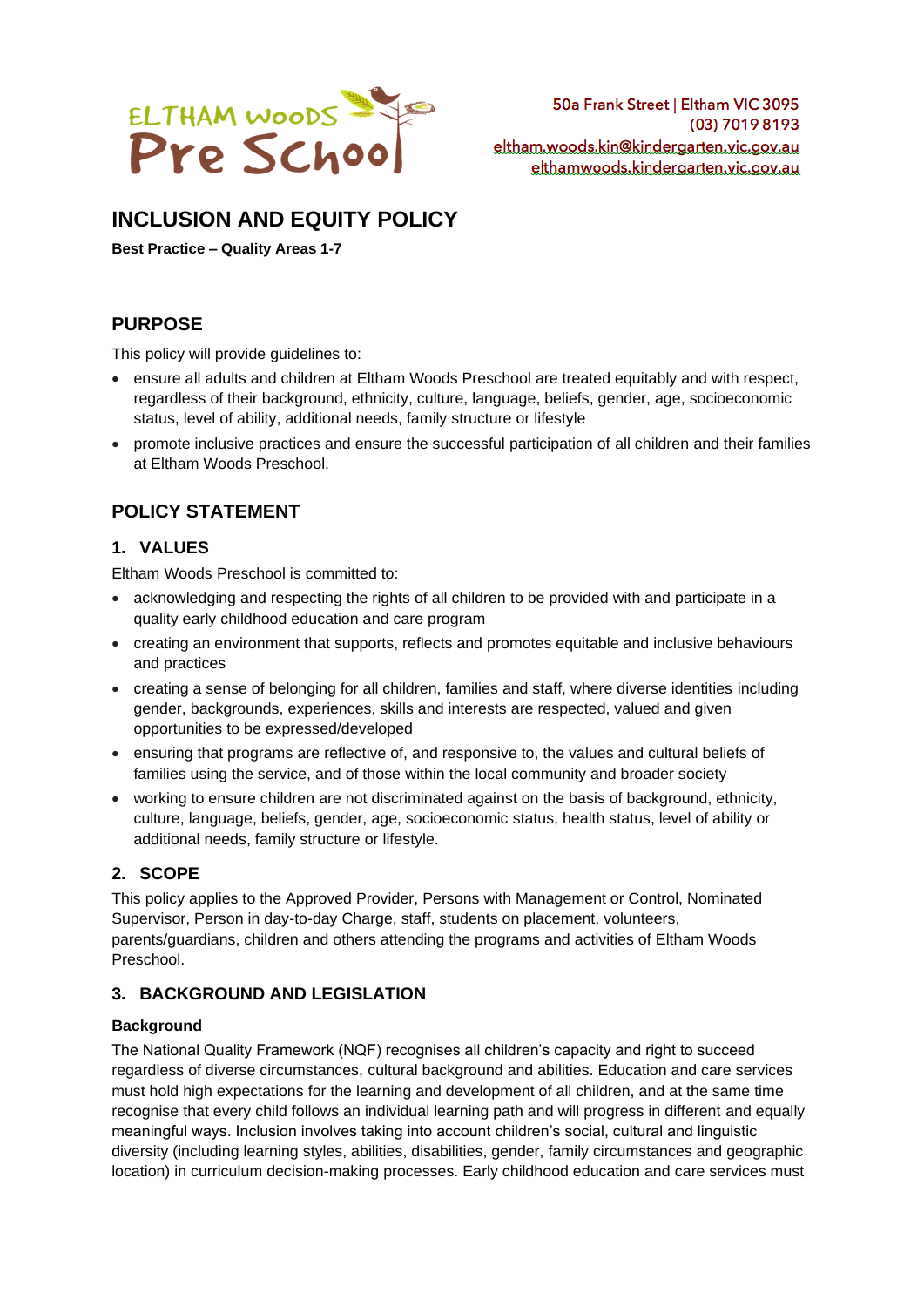implement responsive, equitable, individualised opportunities and additional support whenever barriers are identified.

The NQF is underpinned by a commitment to 'Closing the Gap' and acknowledges Australia is a nation of great diversity, and an ancient land that has been cared for by Indigenous Australians for many thousands of years. Education and care services have a shared responsibility to support children, families, colleagues and the local community to understand, respect and value diversity.

State and Commonwealth laws prohibit discrimination based on personal characteristics, including race, age, gender, religious belief, disability or illness and parental status.

Under the Child Safe Standards, services are expected to provide environments and activities that encourage all children to participate in and celebrate their identity. The standards are underpinned by three overarching principles which require services to take into consideration the increased vulnerability of Aboriginal children, children from culturally and linguistically diverse backgrounds and children with disabilities.

The Victorian Government requires funded organisations to ensure that their policies and procedures promote equality of opportunity for all children to enable their full participation in kindergarten. A service's philosophy should reflect the values of inclusion and equity which are supported by developing and implementing an inclusion and equity policy. Developing professional knowledge and skills, and using family-centred practice (refer to *Definitions*) to work in partnership with children, families, communities, and other services and agencies, will assist services to identify, include and support children with additional needs and their families.

#### **Legislation and standards**

Relevant legislation and standards include but are not limited to:

- *Age Discrimination Act 2004*
- *[Charter of Human Rights and Responsibilities Act 2006](http://www.legislation.vic.gov.au/Domino/Web_Notes/LDMS/PubStatbook.nsf/f932b66241ecf1b7ca256e92000e23be/54d73763ef9dca36ca2571b6002428b0!OpenDocument)* (Vic)
- Charter for Children in Out-of-home Care (Vic)
- *Children, Youth and Families Act 2005* (Vic)
- *Child Wellbeing and Safety Act 2005* (Vic)
- Child Safe Standards (Vic)
- Dardee Boorai: the Victorian Charter of Safety and Wellbeing for Aboriginal Children and Young People (Vic)
- *Disability Act 2006* (Vic)
- *Disability Discrimination Act 1992* (Cth)
- *Education and Care Services National Law Act 2010*
- *Education and Care Services National Regulations 2011*
- *Equal Opportunity Act 2010* (Vic)
- *Fair Work Act 2009* (Cth)
- *Health Records Act 2001* (Vic)
- *Privacy and Data Protection Act 2014* (Vic)
- *National Quality Standards* Quality Areas 1-7
- *Occupational Health and Safety Act 2004*
- *Privacy Act 1988* (Cth)
- *Racial and Religious Tolerance Act 2001* (Vic)
- *Racial Discrimination Act 1975* (Cth)
- *Sex Discrimination Act 1984* (Cth)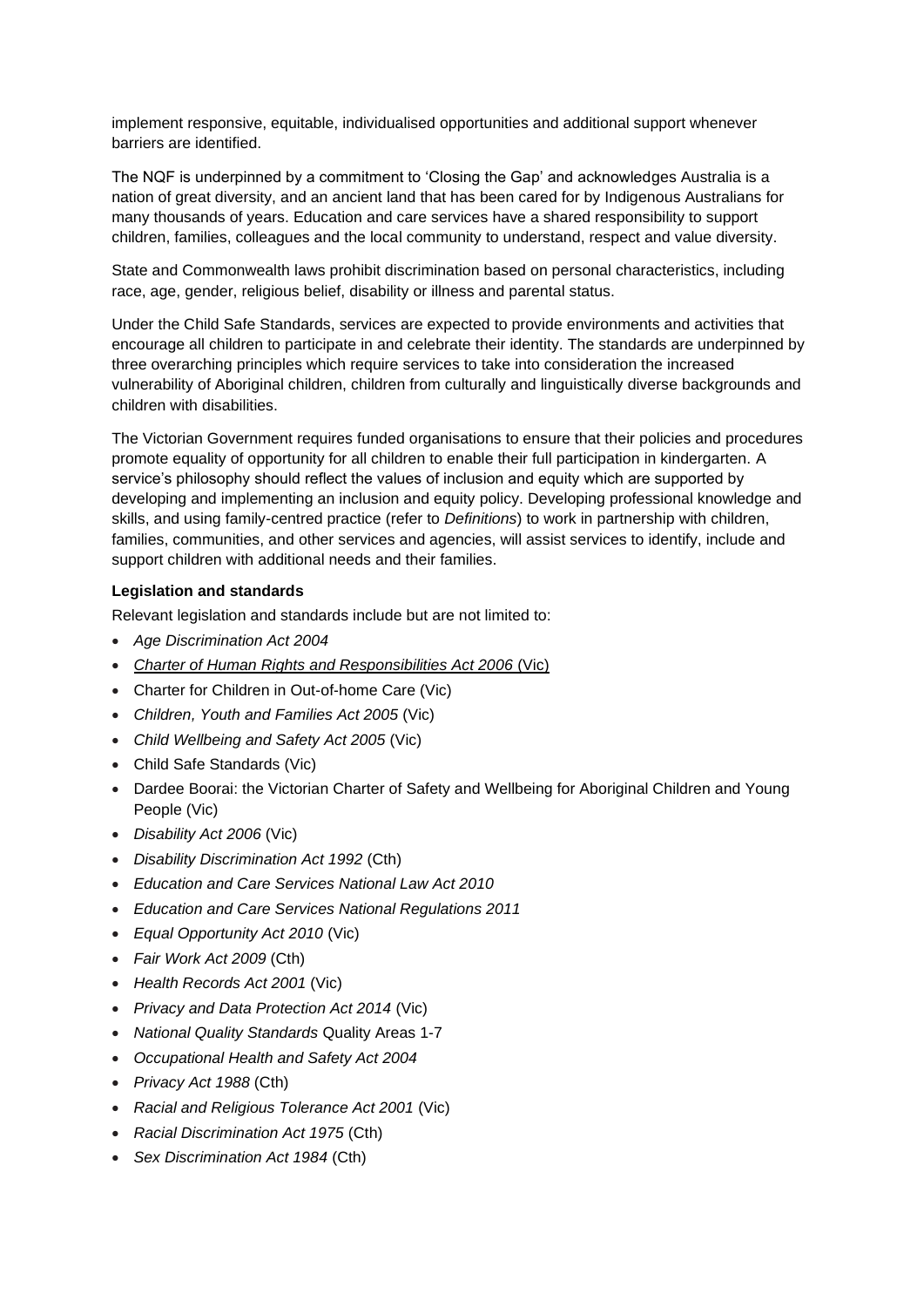### **4. DEFINITIONS**

The terms defined in this section relate specifically to this policy. For commonly used terms e.g. Approved Provider, Nominated Supervisor, Regulatory Authority etc. refer to the *General Definitions* section of this manual.

**Additional needs:** A broad term relating to challenges experienced across a number of areas including physical health, mental health, disability, developmental concern, or emotional need (resulting from trauma, abuse or grief), family displacement (due to war or refugee status), domestic violence, mental illness, family separation or divorce, which affects a person's ability to participate or learn.

**Culture:** The values and traditions of groups of people that are passed from one generation to another.

**Culturally and linguistically diverse (CALD):** Refers to individuals and groups who are from diverse racial, religious, linguistic and/or ethnic backgrounds.

**Developmental delay:** A delay in the development of a child under the age of 6 years that:

- a) is attributable to a mental or physical impairment, or a combination of mental and physical impairments, and
- b) is manifested before the child attains the age of 6 years, and
- c) results in substantial functional limitations in one or more of the following areas of major life activity:
	- i) self-care
	- ii) receptive and expressive language
	- iii) cognitive development
	- iv) motor development, and
- d) reflects the child's need for a combination and sequence of special interdisciplinary or generic care, treatment or other services that are of extended duration and are individually planned and co-ordinated (*Disability Act 2006* (Vic)).

**Disability:** In relation to a person, refers to:

- a sensory, physical or neurological impairment or acquired brain injury, or any combination thereof, that:
	- i) is, or is likely to be, permanent, and
	- ii) causes a substantially reduced capacity in at least one of the areas of self-care, self-management, mobility or communication, and
	- iii) requires significant ongoing or long-term episodic support, and
	- iv) is not related to ageing, or
- an intellectual disability, or
- a developmental delay (*Disability Act 2006* (Vic)).

**Diversity:** Refers to all characteristics that make individuals different from one another, including race, religion, language, ethnicity, beliefs, age, gender, sexual orientation, level of ability, additional needs, socioeconomic status, educational attainment, personality, marital and/or parental status, family structure, lifestyle and general life/work experience.

**Early Start Kindergarten:** A funding program that enables three-year-old Aboriginal and Torres Strait Islander children, and children known to Child Protection, to attend a free kindergarten program that is planned and delivered by an early childhood teacher for a specific number of hours.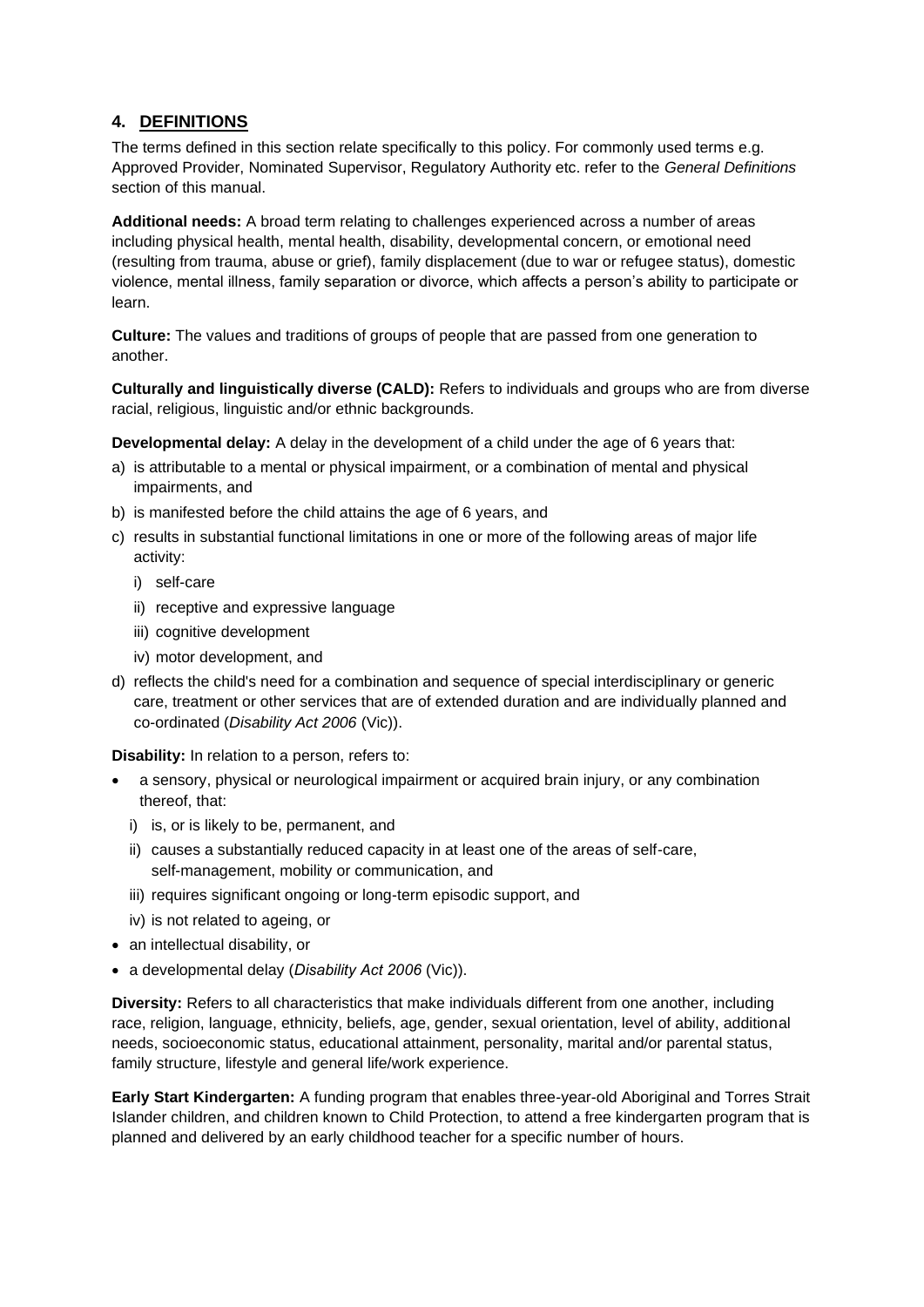**Equity:** (In the context of human rights) is the behaviour of acting in a fair and just manner towards others.

#### **Family-centred practice:** Practice which:

- uses families' understanding of their children to support shared decision-making about each child's learning and development
- creates a welcoming and culturally-inclusive environment, where all families are encouraged to participate in and contribute to children's learning and development
- actively engages families and children in planning children's learning and development
- provides feedback to families on each child's learning, and provide information about how families can further advance children's learning and development at home and in the community.

**Inclusion:** The engagement and involvement of children and families to ensure that all individuals have an equal opportunity to participate and achieve their maximum potential.

**Kindergarten Fee Subsidy (KFS)**: A state government subsidy paid directly to the funded service to enable eligible families to attend a funded kindergarten program or funded three-year-old place at no cost (or minimal cost) to promote participation. Details are available in *The Kindergarten Guide (*refer to *Sources).*

**Kindergarten Inclusion Support Packages:** A package of support for children with a disability and high support needs and/or with complex medical needs.

**Mental health** in early childhood can be understood as a young child's ability to experience, regulate and express emotions; form close and secure interpersonal relationships; and explore the environment and learn – all in the context of family, community and cultural expectations for young children. Infant mental health is synonymous with healthy social and emotional development (from *KidsMatter –* refer to *Sources*).

**Out-of-Home Care:** Is the term used in Victoria when a child or young person is placed in care away from their parents. It includes placement in kinship care, home-based care such as foster care and residential care. For these children, the State of Victoria is their legal their parent, and with this comes the responsibilities of a parent to care for and protect them, and to ensure that they have access to all the services they need for their immediate and longer term benefit (*Early Childhood Agreement on Out-of-Home Care* – refer to *Sources*).

## **5. SOURCES AND RELATED POLICIES**

#### **Sources**

- *Early Childhood Agreement for Children in Out-of-Home Care* (March 2014). Signed by the Department of Education and Early Childhood Development, the Department of Human Services, Municipal Association of Victoria and Early Learning Association Australia. [www.education.vic.gov.au](http://www.education.vic.gov.au/)
- Early Childhood Australia (ECA) and Early Childhood Intervention Australia's (ECIA) *Position Statement on the Inclusion of Children with a Disability in Early Childhood Education and Care –* available at: Search 'statement on inclusion of children with disability' at: [www.earlychildhoodaustralia.org.au/our-work/inclusion-resources/](http://www.earlychildhoodaustralia.org.au/our-work/inclusion-resources/)
- *fka* Children's Services [www.fka.com.au](http://www.fka.com.au/)
- *Guide to the National Quality Framework*: [www.acecqa.gov.au](https://www.acecqa.gov.au/)
- *Guide to the National Quality Standard*: [www.acecqa.gov.au](https://www.acecqa.gov.au/)
- KidsMatter: [www.kidsmatter.edu.au](https://www.kidsmatter.edu.au/)
- *The Kindergarten Funding Guide* (DET): [www.education.vic.gov.au](http://www.education.vic.gov.au/Pages/default.aspx)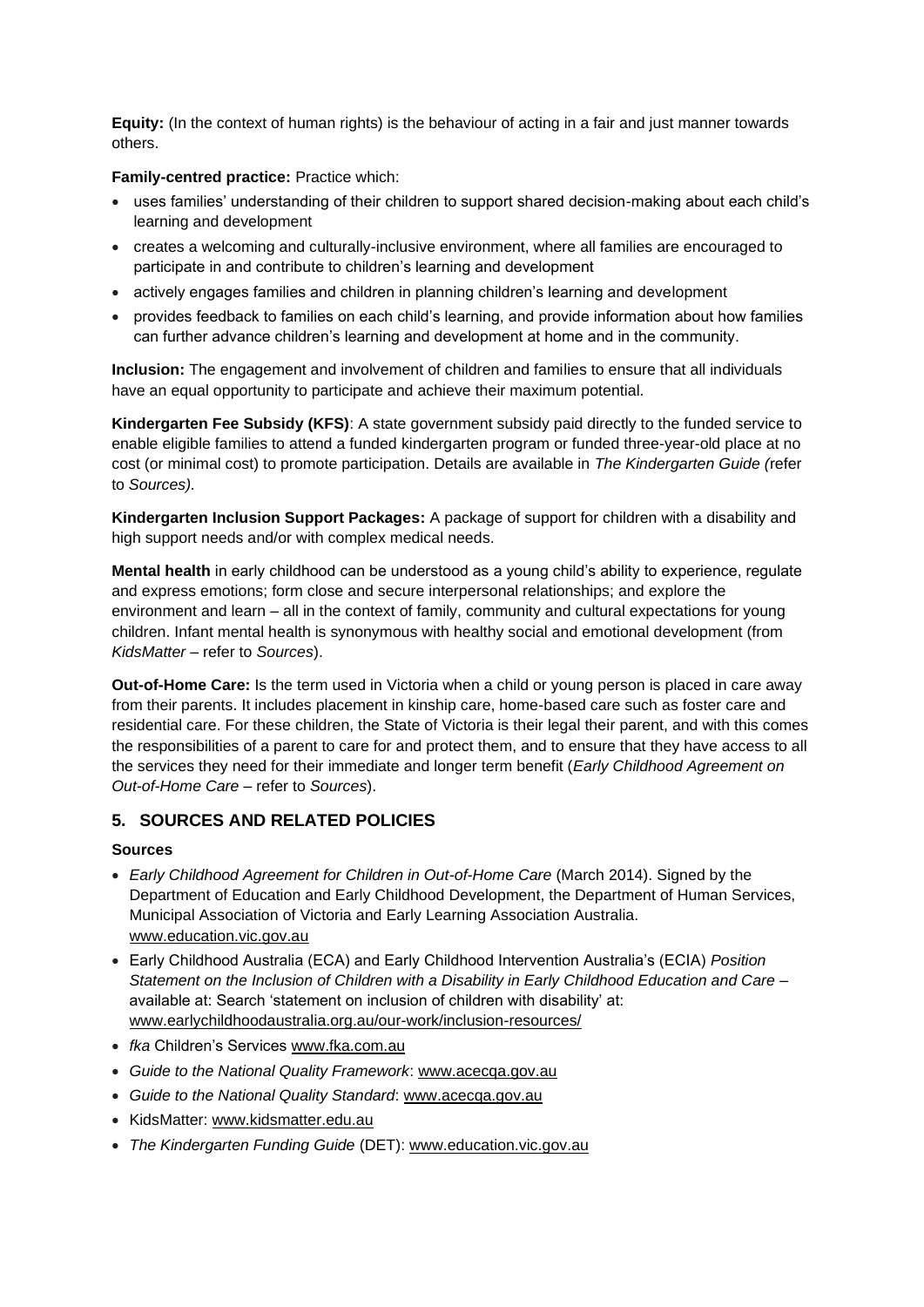• *Victorian Early Years Learning and Development Framework* Principle Practice Guide 1: Familycentred *and Practice Guide Four: Equity and Diversity*: [www.education.vic.gov.au](http://www.education.vic.gov.au/Pages/default.aspx)

#### **Service policies**

- *Anaphylaxis Policy*
- *Asthma Policy*
- *Child Safe Environment Policy*
- *Code of Conduct Policy*
- *Complaints and Grievances Policy*
- *Curriculum Development Policy*
- *Dealing with Infectious Diseases Policy*
- *Dealing with Medical Conditions Policy*
- *Diabetes Policy*
- *Enrolment and Orientation Policy*
- *Epilepsy Policy*
- *Excursions and Service Events Policy*
- *Fees Policy*
- *Interactions with Children Policy*
- *Nutrition and Active Play Policy*
- *Privacy and Confidentiality Policy*
- *Staffing Policy*

# **PROCEDURES**

#### **The Approved Provider and Persons with Management or Control are responsible for:**

- ensuring that service programs are available and accessible to families from a variety of backgrounds (refer to *Curriculum Development Policy*)
- encouraging collaborative, family-centred practice (refer to *Definitions*) at the service which facilitates the inclusion and active participation of both the child and the family at the service
- providing families with information about the support options available for children attending Eltham Woods Preschool
- ensuring that educational programs are delivered in accordance with an approved learning framework, are based on the developmental needs, interests and experiences of each child, and take into account the individual differences of each child (*Victorian Early Years Learning and Development Framework Practice Guide Four: Equity and Diversity* – refer to *Sources*)
- ensuring that the enrolment process is fair and equitable, and facilitates access for all children (refer to *Enrolment and Orientation Policy*)
- tailoring the orientation process to meet the individual needs of children and families (refer to *Enrolment and Orientation Policy*)
- identifying the barriers to participation in service programs and activities, and developing strategies to overcome these barriers
- ensuring that facilities are designed or adapted to support access by every child, family, educator and staff member, including adaptive equipment to support the inclusion of all children
- ensuring that staff have access to appropriate and accredited professional development activities that promote a positive understanding of diversity, inclusion and equity, and provide skills to assist in implementing this policy (refer to *Staffing Policy*)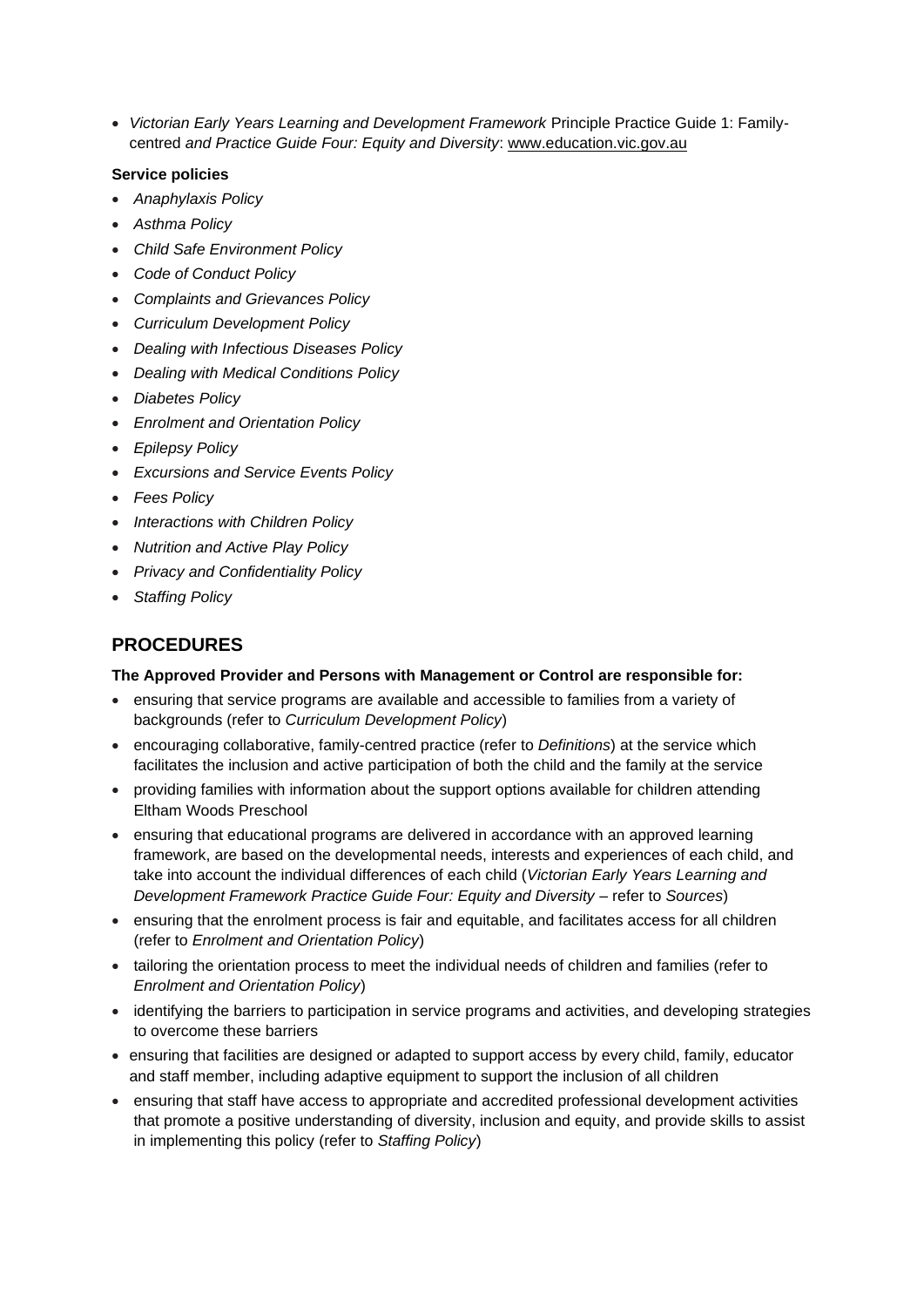- ensuring that the Nominated Supervisor and all staff are aware of the service's expectations regarding positive, respectful and appropriate behaviour when working with children and families (refer to *Code of Conduct Policy* and *Interactions with Children Policy*)
- considering any issues regarding fees that may be a barrier to families enrolling at Eltham Woods Preschool and removing these barriers wherever possible (refer to *Fees Policy*)
- ensuring that all eligible families are supported to access the Kindergarten Fee Subsidy (refer to *Definitions* and *Fees Policy*), including families with concession cards, Aboriginal and Torres Strait Islander families, and refugee and asylum seeker families
- providing service information in various community languages wherever possible
- using language services (refer to *Sources*) to assist with communication where required and considering the employment of a multilingual worker/s to meet the needs of culturally and linguistically diverse (CALD) families
- working with the Nominated Supervisor and educators to ensure appropriate program planning and resourcing for children with additional needs (refer to *Definitions*)
- where practicable, accessing resources, support and professional development to facilitate inclusion of children with additional needs who are ineligible for specific support packages
- ensuring collaborative relationships with specialised services and professionals to provide support and services for families and children with a disability, complex medical needs and/or developmental delay
- ensuring that all eligible three-year-old Aboriginal and Torres Strait Islander children and children known to Child Protection are supported to access the Early Start Kindergarten program (refer to *Definitions*)
- implementing appropriate programs and practices to support vulnerable children and families, including working co-operatively with relevant services and/or professionals, where required (refer to *Child Safe Environment Policy*)
- ensuring that service programs are inclusive of all children with medical conditions
- ensuring that no employee, prospective employee, parent/guardian, child, volunteer or student at the service is discriminated against
- ensuring that any behaviour or circumstances that may constitute discrimination or prejudice are dealt with in an appropriate manner (refer to *Complaints and Grievances Policy*)
- ensuring that all policies of Eltham Woods Preschool, including the *Privacy and Confidentiality Policy*, are adhered to at all times.
- Ensuring that literature / correspondence distributed to families is professional and sensitive in responding to the diverse nature of our children and families.
- Ensuring committee and families understand changes in society and expectations about gender equity.

### **The Nominated Supervisor and Persons in daily Charge are responsible for:**

- ensuring that the service provides a safe, inclusive and empowering environment which celebrates diversity through positive, respectful and appropriate behaviour when working with children and families (refer to *Code of Conduct Policy* and *Interactions with Children Policy*)
- ensuring the diversity and interests of the children, families and staff are reflected in the physical environment
- ensuring that cultural values and expectations about health and wellbeing are respected
- providing an educational program that is reflective of the service's values, beliefs and philosophy, and embraces the principles of fairness, equity, diversity and inclusion (*Victorian Early Years Learning and Development Framework Practice Guide Four: Equity and Diversity* – refer to *Sources*)
- identifying children with additional needs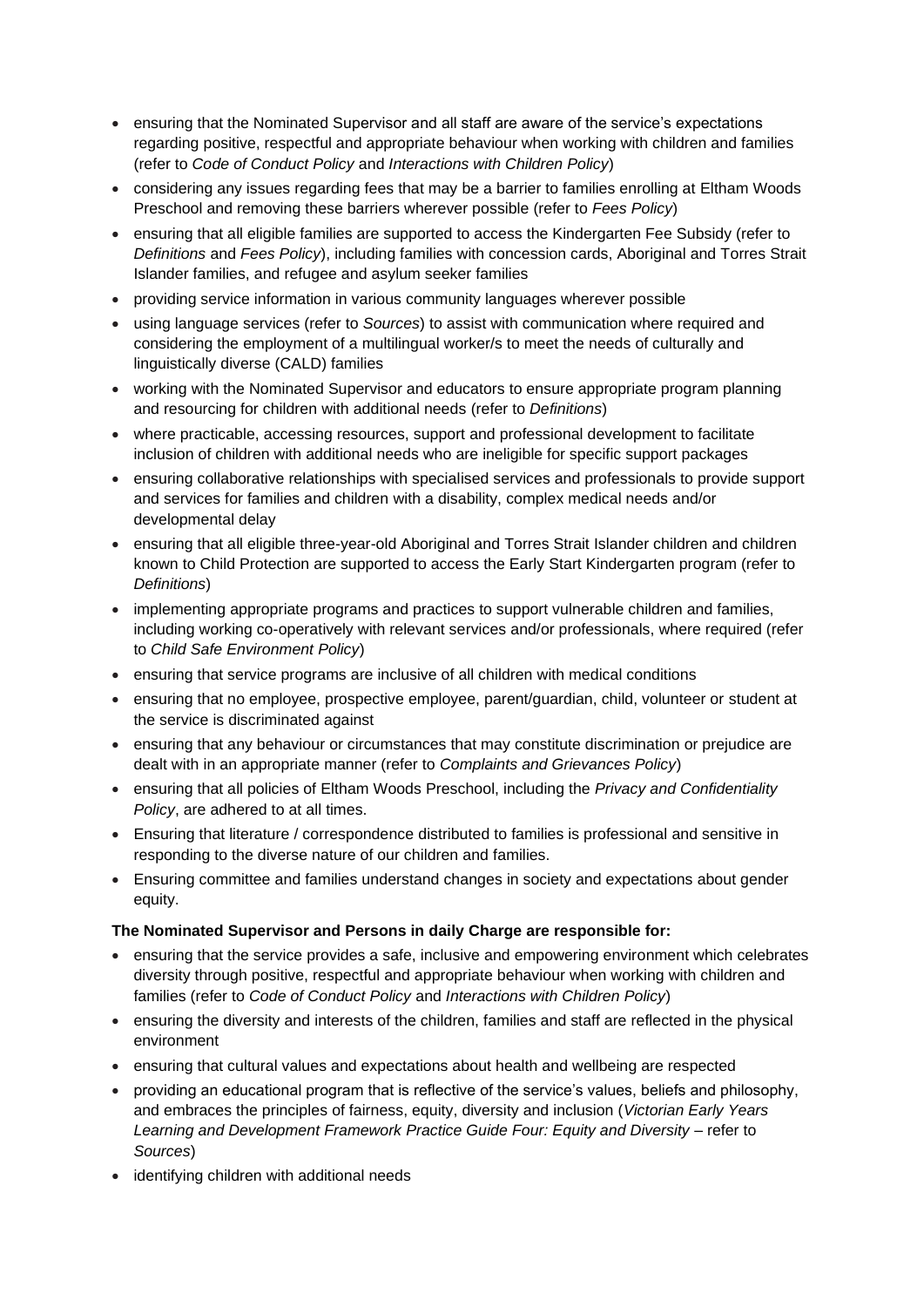- being aware of support and resources available to ensure that children are included in service programs
- ensuring that service programs are inclusive of all children with medical conditions
- ensuring programming reflects the diverse nature of our families' needs.
- using family-centred practice (refer to *Definitions*) and working collaboratively with staff, parents/guardians, specialist services and other professionals to implement the program at the service and provide individualised support for children
- providing information to families about the support available to assist children
- providing opportunities for families to contribute to the program as key partners
- ensuring that parents/guardians are consulted, kept informed and provide written consent, where individualised programs, action, support or intervention are planned and provided for their child
- responding to the needs and concerns of parents/guardians, and providing support and guidance, where appropriate
- working with educators to ensure appropriate program planning and resourcing for children with additional needs (refer to *Definitions*)
- providing support and guidance to educators/staff
- organising appropriate resources and accredited professional development for staff to enable all children to be included at the service
- developing links with other services and/or professionals to support children with additional needs and where required have referral pathways in place
- ensuring that the program provides opportunities for all children to participate and interact with one another
- using language services (refer to *Sources*) to assist with communication, where required
- ensuring that individualised programs incorporate opportunities for regular review and evaluation, in consultation with all people involved in the child's education and care
- providing information to families about local parenting and family services, and other resources that are available to support the health and wellbeing of children and families
- developing partnerships with other education and care settings and schools to enable children to move successfully from one setting to another
- notifying the Approved Provider of any behaviour or circumstances that may constitute discrimination, bullying, harassment or prejudice
- ensuring that no employee, prospective employee, parent/guardian, child, volunteer or student at the service is discriminated against
- ensuring that any behaviour or circumstances that may constitute discrimination or prejudice are dealt with in an appropriate manner (refer to *Complaints and Grievances Policy*)
- ensuring that all policies of Eltham Woods Preschool , including the *Privacy and Confidentiality Policy*, are adhered to at all times.
- Ensuring educators understand changes in society and expectations about gender equity.

#### **All other staff are responsible for:**

- supporting the participation and inclusion of all children in the program at the service
- being aware of the service's expectations regarding positive, respectful and appropriate behaviour when working with children and families (refer to *Code of Conduct Policy* and *Interactions with Children Policy*)
- using family-centred practice (refer to *Definitions*) and working collaboratively with other staff, parents/guardians, specialist services and professionals to implement the program at the service and provide individualised support for children, where required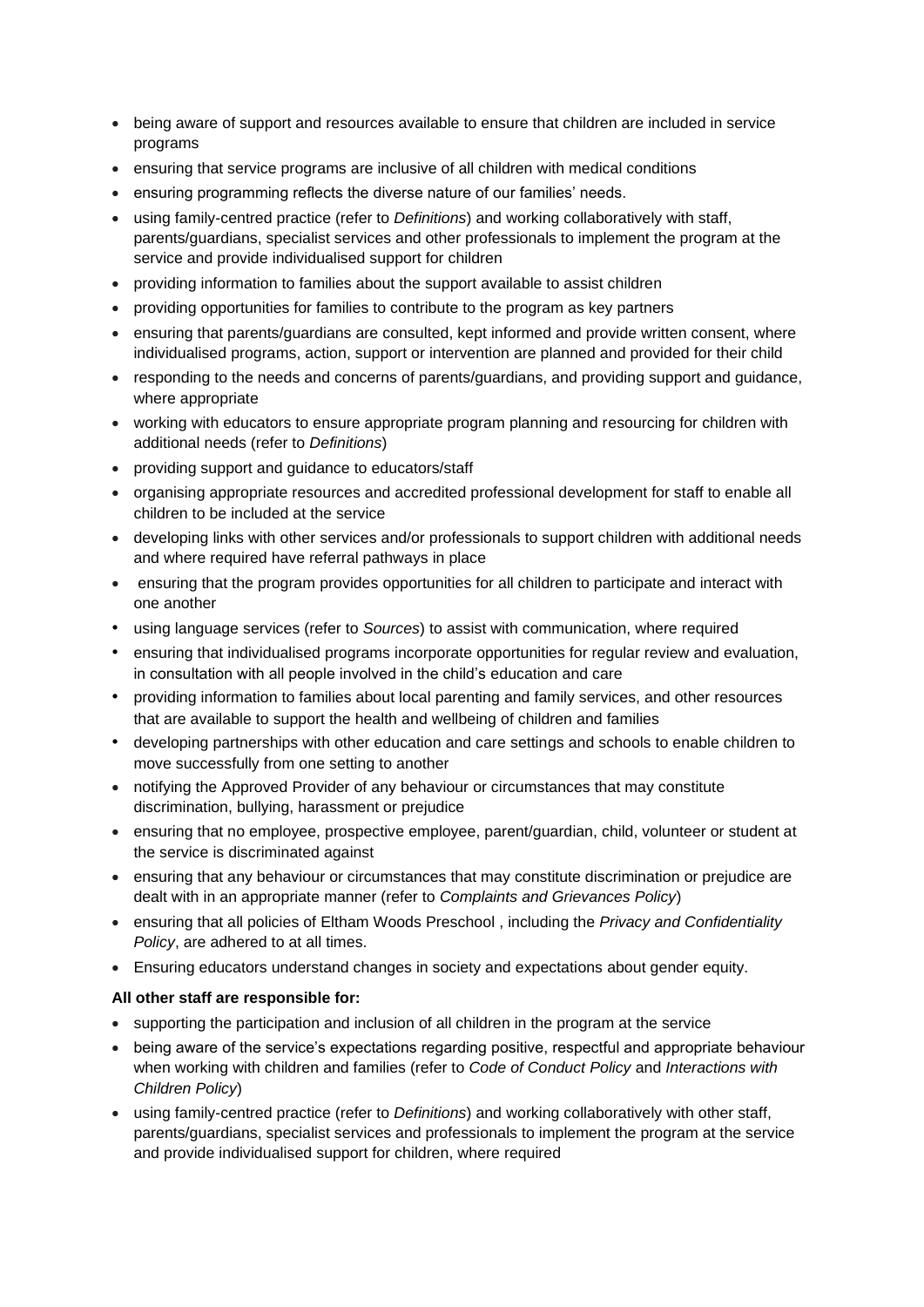- delivering an educational program that is reflective of the service's values, beliefs and philosophy, and embraces the principles of fairness, equity, diversity and inclusion (*Victorian Early Years Learning and Development Framework Practice Guide Four: Equity and Diversity* – refer to *Sources*)
- embedding social and emotional learning in the service program and practice
- providing a range of opportunities in the outdoor and indoor spaces and the natural environment, for all children to engage in physical, explorative and creative experiences
- encouraging and supporting educators, staff and families as role models to demonstrate positive and respectful relationships
- undertaking appropriate, accredited professional development to support the inclusion of all children at the service
- using language services to assist with communication, where required
- understanding and respecting different cultural child-rearing and social practices
- working with the Approved Provider and Nominated Supervisor to ensure appropriate program planning and resourcing for children with additional needs (refer to *Definitions*)
- meeting any specialised medical and nutritional needs of children on a day-to-day basis (refer to *Dealing with Medical Conditions Policy* and *Nutrition and Active Play Policy*)
- providing information to families about the support available to assist children
- discussing any concerns regarding individual children with the Nominated Supervisor or Approved Provider, and parents/guardians
- responding to the needs and concerns of parents/guardians, and providing support and guidance, where appropriate
- reviewing and evaluating individualised support programs in consultation with all people involved in the child's education and care
- critically reflecting on practice to ensure that interactions and programs embrace an approach in which children and families feel valued and respected, and that their contributions are welcomed
- notifying the Nominated Supervisor or Approved Provider of any behaviour or circumstances that may constitute discrimination or prejudice
- adhering to the policies of Eltham Woods Preschool, including the *Privacy and Confidentiality Policy*, at all times.

#### **Parents/guardians are responsible for:**

- adhering to the policies of Eltham Woods Preschool , including the *Inclusion and Equity Policy* and the *Privacy and Confidentiality Policy*, at all times
- communicating with the service to ensure awareness of their child's specific needs
- raising any issues or concerns regarding their child's participation in the program
- responding to requests from educators for written permission to arrange for an assessment or collect reports on their child from service providers
- being involved in, keeping fully informed about, and providing written consent for any individualised intervention or support proposed/provided for their child.
- Respecting children's and families' rights about gender and equity.

### **Volunteers and students, while at the service, are responsible for following this policy and its procedures.**